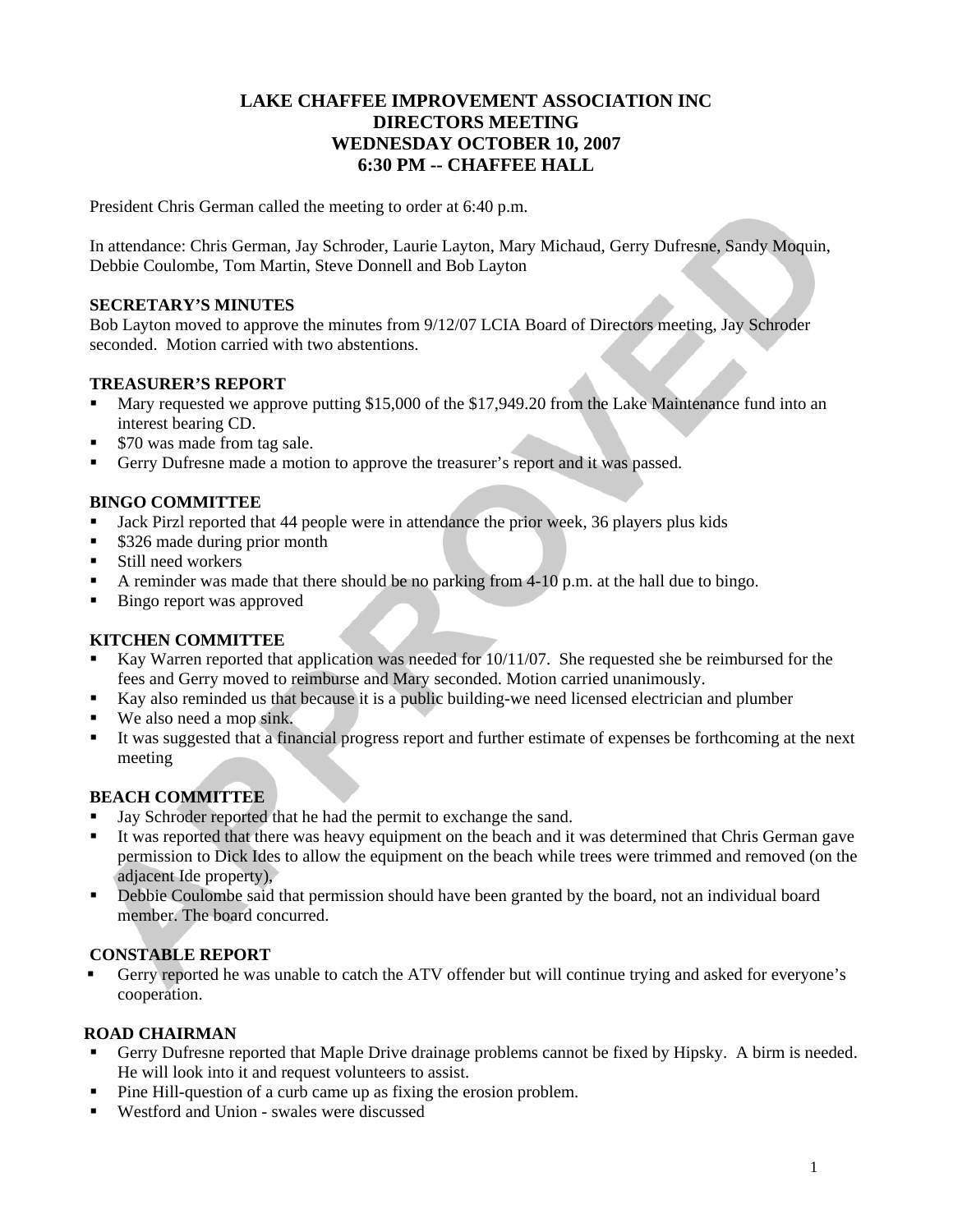- Paving quotes of \$2.50/sq ft was discussed.
- Paving Westford (Cody House) to bottom \$2450 swale, \$9450 to pave|
- It was agreed to look into oiled roads (basically tar and gravel) as an alternative to asphalt.
- Grading roads costs \$600 per incident
- **Plowing contracts were discussed. Jay Schroder was asked to step outside as he had submitted bid. It was** agreed that further bids should be sought and that the secretary place an ad in the Reminder requested bids be submitted by 10/26/07 and that interested parties should call the Road Chairman.
- It was agreed that we would have a special meeting on 10/29 to deal with any new bids in addition to Jay and Bob Campbell.

# **ENVIRONEMTNAL CHAIRMAN**

- Diana was not present.
- Purple loosestrife can be pulled up by roots.

### **FINANCE COMMITTEE**

Eugenie Bagley was not present. No report.

# **VOLUNTEER & STRATEGIC PLANNING COMMITTEE**

Motion was made and seconded to have Steve Donnell chair the committee to establish a pool of volunteers and a plan going forward as to projects.

# **SOCIAL COMMITTEE**

Tom and Elaine Burns were sponsoring block party taking place on Maple Dr 10/13/07

# **FUNDRAISING COMMITTEE**

Sandy Moquin reported we would not have a tag sale so close to the bazaar so as not to interfere.

### **CORRESPONDANCE**

- **EXECT** Letter from attorney Devlin on Kay Warren's behalf stating that snowplowing on Amidon Drive has been inadequate for the past two years and that they (Warrens) had been unable to leave their home for three days as a result. The letter recommended we not use RDC Home Improvement again for snow plowing and if we did and poor performance was repeated legal action would be taken [see attachment].
- The board believes that the inadequate snow plowing is the result of residents parking their cars on the association road in violation of our ordinances.
- It was decided that the Road Chairman would send a certified letter to the Amidon Drive residents responsible for the illegally parked vehicles and then enforce the \$60 fine required by the LCIA ordinance.

### **OLD BUSINESS**

Bob Layton distributed copies of proposed home-based business ordinance (see attached).

### **NEW BUSINESS**

No new business issues were brought up.

# **PUBLIC TO BE HEARD**

None

Meeting was adjourned at 8:55 p.m.

Respectfully submitted,

Laurie Layton, Secretary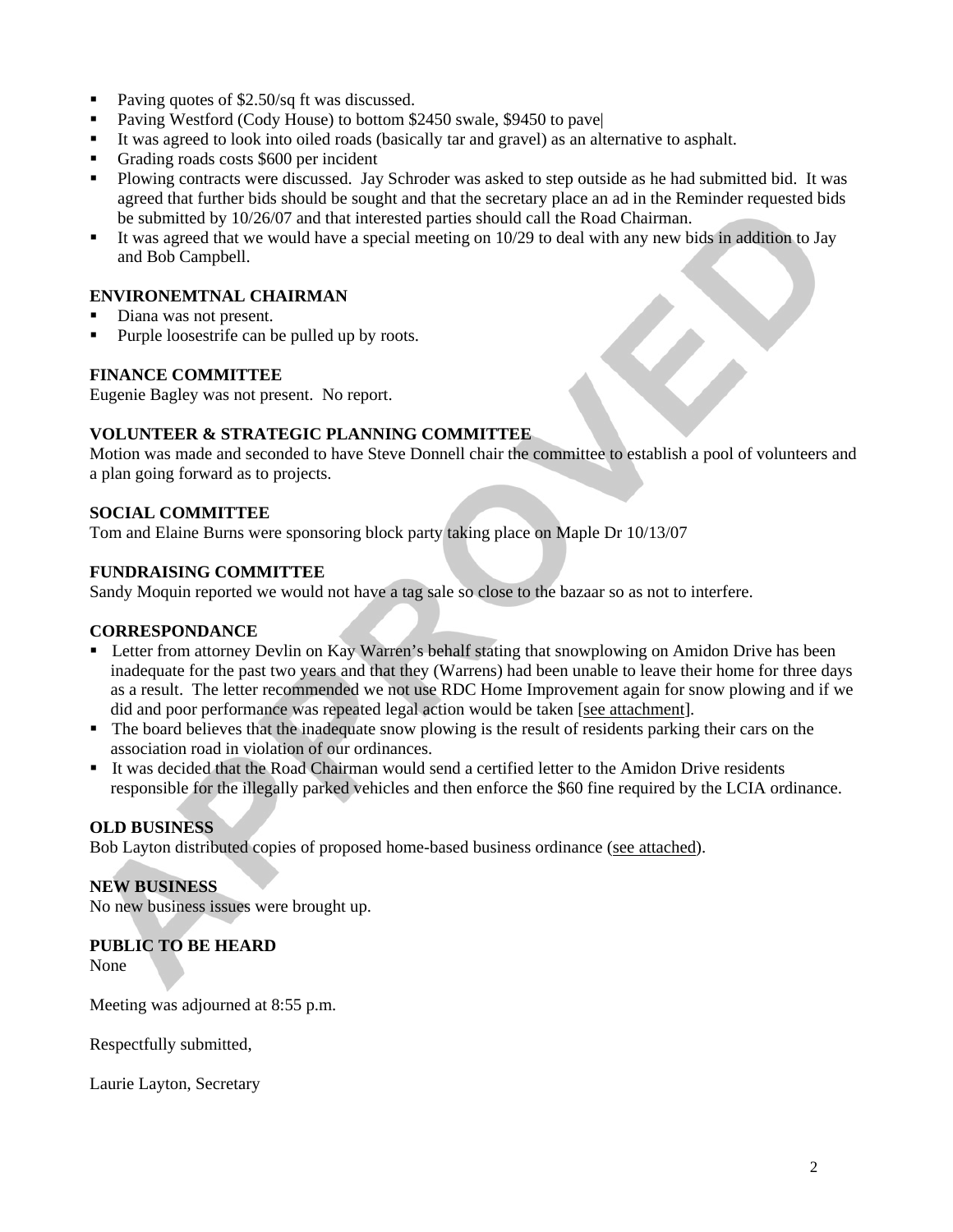DEVLIN, PETERS & TARPEY, LLC **ATTORNEYS AT LAW** 

#### MICHAEL J. DEVLIN KERRY A. TARPEY\* ANNMARIE ALEXANDER\*

JOHN A. BOND, JR.

\*also admitted in Massachusetts

ROBERT F. PETERS - retired

11 SOUTH ROAD P.O. BOX 400 SOMERS, CONNECTICUT 06071 (860) 749-0793

> Fax: (860) 763-4302 E-mail: dptlaw@snet.net

September 21, 2007

Lake Chaffee Improvement Association, Inc. Mr. Christopher German, President P.O. Box 231 Ashford, CT 06278-0231

### Re: Ineffective Snow Plowing on Amidon Drive

Dear Mr. German:

Please be advised this office represents Ms. Kay Warren of 31 Amidon Drive, Ashford, Connecticut in connection with snow plowing concerns/issues relative to Amidon Drive.

It is my understanding for the past two years, RDC Home Improvement, LLC has been the snowplowing contractor used for the Lake Chaffee area, including Amidon Drive. Furthermore, I am aware that this past Winter season residents of Amidon Drive were unable to leave their homes for three days because of dangerous driving conditions due to ineffective snow plowing during a heavy snow/ice storm.

Please note, Mr. German, as president of the Lake Chaffee Improvement Association, Inc., it is your responsibility and duty to decide which companies to bid from for the snowplowing. I suggest that the Association not choose to use RDC Home Improvement, LLC as their company has proved to create hazardous conditions for the residents of the roadways which they plow. I will further suggest that a reputable snow removing company be chosen for this year's Winter season to ensure clear, driveable roadways.

Should my client should have difficulty leaving or getting to her home this Winter season because of a poor plowing job, this office will have no choice but to take further legal action.

If you would like to discuss this matter in more detail or if you have any questions, please contact my office

Sincerely.  $OM$ Kerry A. Tarpey KAT/jo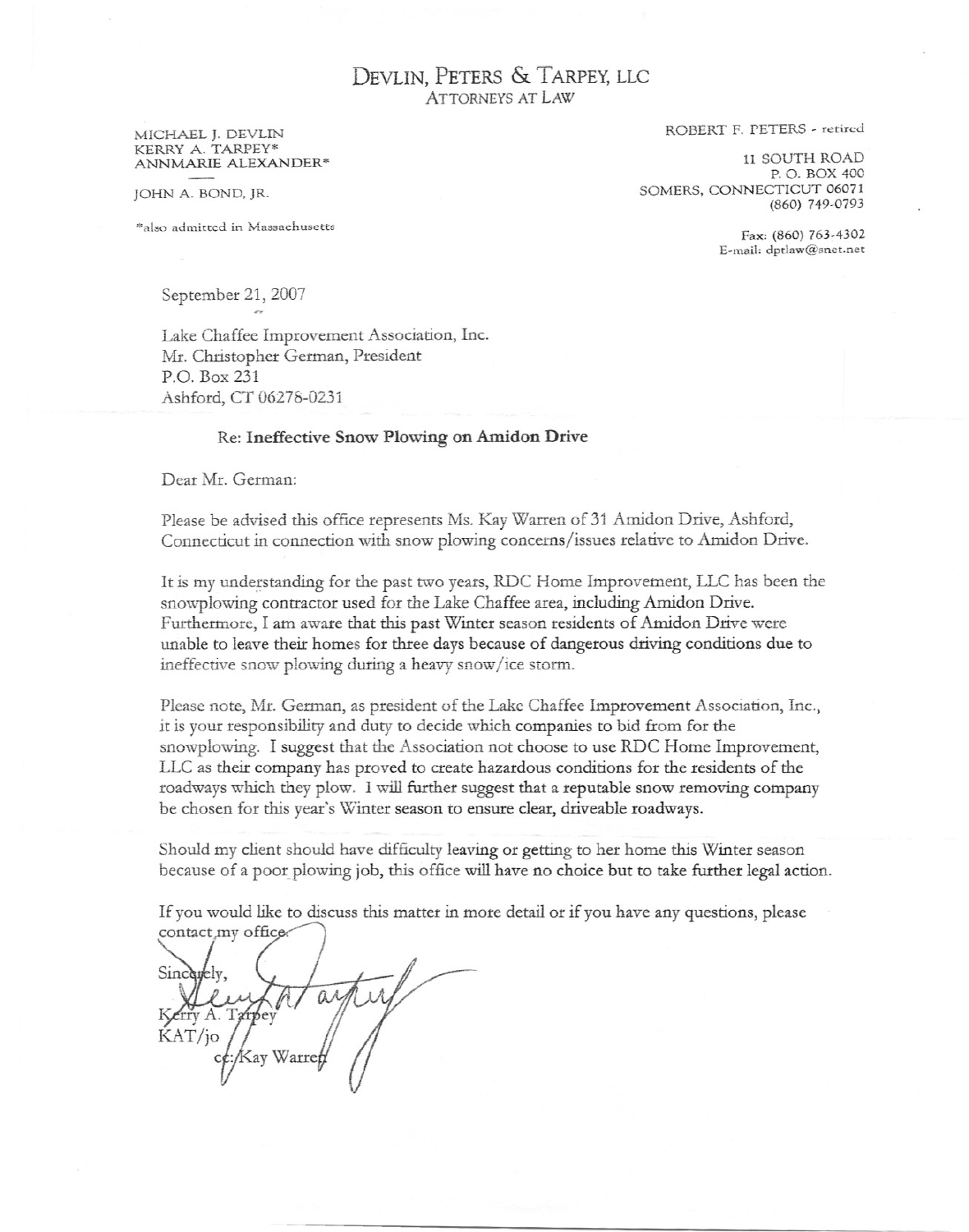| <b>Treasurer's Report</b>                                                                                            |                        |               |                   |                         |
|----------------------------------------------------------------------------------------------------------------------|------------------------|---------------|-------------------|-------------------------|
| <b>INCOME</b>                                                                                                        | Actual                 | Treasurer's   |                   |                         |
|                                                                                                                      | As of                  | Approved      |                   |                         |
| $\label{eq:2.1} \rho_{\lambda}=\rho_{\lambda}\rho_{\lambda}\rho_{\lambda}+\rho_{\lambda}^{\mu}\rho_{\lambda}^{\mu},$ | 10/10/07               | 2007-2008     |                   |                         |
| <b>Association Taxes</b>                                                                                             | 12,750.00<br>$\lambda$ | \$30,000.00   |                   |                         |
| Past Due Assoc. Taxes                                                                                                | $1,225.00**$           | 3,196.43      |                   |                         |
| <b>Penalties</b>                                                                                                     | $400.29$ **            | 1,000.00      |                   |                         |
| Interest                                                                                                             | 10.17                  | 300.00        |                   |                         |
| <b>Donations</b>                                                                                                     | 130.00                 | 500.00        |                   |                         |
| Rentals                                                                                                              | 0.00                   | 600.00        |                   |                         |
| ( \$171.99)<br>Bingo - Kitchen                                                                                       | 932.51                 | 5,000.00      |                   |                         |
| <b>Sealed Tickets</b>                                                                                                | 219,77                 | 800.00        |                   |                         |
| <b>LCIA Fundraisers</b>                                                                                              | 70.00                  | 400.00        |                   |                         |
| <b>Fish Donations</b>                                                                                                | 0.00                   | 300.00        |                   |                         |
| <b>LICA Fund (Bazaar)</b>                                                                                            | 913.00                 | 1000.00       |                   |                         |
| Newsletter (Ads)                                                                                                     | 0.00                   | 500.00        |                   |                         |
| <b>Road Bond Money</b>                                                                                               | 0.00                   | 500.00        |                   |                         |
| Web Site                                                                                                             | 0.00                   | 0.00          |                   |                         |
|                                                                                                                      |                        |               |                   |                         |
|                                                                                                                      |                        |               |                   |                         |
| <b>Total Income</b>                                                                                                  | 16,650.74<br>S         | \$44,096.43   |                   |                         |
|                                                                                                                      |                        |               |                   |                         |
| <b>EXPENSES</b>                                                                                                      | Actual 10/10/07        |               |                   |                         |
| <b>Building Maintenance</b>                                                                                          | 230.00<br>S            | \$2,750.00    |                   |                         |
| <b>Utilities</b>                                                                                                     | 311.78                 | 5,000.00      |                   |                         |
| <b>Office Expense</b>                                                                                                | 319.26                 | 1,000.00      |                   |                         |
| Postage                                                                                                              | 123.00                 | 250.00        |                   |                         |
| <b>Road Maintenance</b>                                                                                              | 0.00                   | 21,399.93 *   |                   |                         |
| <b>Insurance</b>                                                                                                     | 0.00                   | 9,400.00      |                   |                         |
| Honorariums                                                                                                          | 0.00                   | 0.00          |                   |                         |
| Contingency                                                                                                          | 0.00                   | 400.00        |                   |                         |
| Audit                                                                                                                | 0.00                   | 0.00          |                   |                         |
| Legal                                                                                                                | 0.00                   | 1,000.00      |                   |                         |
| Recreation                                                                                                           | 0.00                   | 300.00        |                   |                         |
| <b>Beach Maintenance</b>                                                                                             | 185.70                 | 1,500.00      |                   |                         |
| <b>Lake Maintenance</b>                                                                                              | 120.00                 | 500.00        |                   |                         |
| <b>LCIA Fund</b>                                                                                                     | 0.00                   | 500.00        |                   |                         |
| Lake Maint. Fund                                                                                                     | 0.00                   | 500.00        |                   |                         |
| <b>Fish Fund</b>                                                                                                     | 0.00                   | 200.00        |                   |                         |
| <b>Return Road Bond</b>                                                                                              | 0.00                   | 500.00        |                   |                         |
| Newsletter                                                                                                           | 0.00                   | 300.00        |                   |                         |
| Web Site                                                                                                             | 0.00                   | 36.00         |                   |                         |
| <b>Kitchen Improvement</b>                                                                                           | 1,249.00               | $2,446.43$ ** |                   |                         |
| <b>Total Expense</b>                                                                                                 | 2,538.74               | \$47,982.36   |                   |                         |
|                                                                                                                      |                        |               |                   |                         |
|                                                                                                                      | As of 10/10/07         |               |                   |                         |
| <b>Starting Balance</b>                                                                                              | 12,226.98<br>s         |               |                   |                         |
| Income to date                                                                                                       | 16,650.74              |               | Funds as of       | 10/10/2007              |
| Total                                                                                                                | 28,877.72              |               | Lake Maint.       | \$17,959.20<br>$\prime$ |
| <b>Expenses</b> to date                                                                                              | 2,538.74               |               | LCIA: BAZAAR      | 4,270.56                |
| <b>Income/Expenses Total</b>                                                                                         | 26,338.98<br>s         |               | Recreation        | 514.22                  |
|                                                                                                                      |                        |               |                   | \$22,743.98             |
| <b>FUNDS AS OF</b>                                                                                                   | 10/09/07               |               |                   |                         |
| Checking                                                                                                             | 840.37                 |               | TAX               |                         |
|                                                                                                                      |                        |               | <b>ASSESSMENT</b> |                         |
| <b>Savings</b>                                                                                                       | 25,498.61              |               | \$125.00          |                         |
| <b>Total on Hand</b>                                                                                                 | 26,338.98              |               |                   |                         |
|                                                                                                                      |                        |               |                   |                         |

 $\sim$ 

Total on Hand 26,338.98<br>\*Please note \$4,985.93 was allocated on June 24, 2007 Annual Meeting for roads upgrade and aggregate. Paid \$1100.00 for<br>grading in July 2007. Balance to be applied to this year road budget. Balance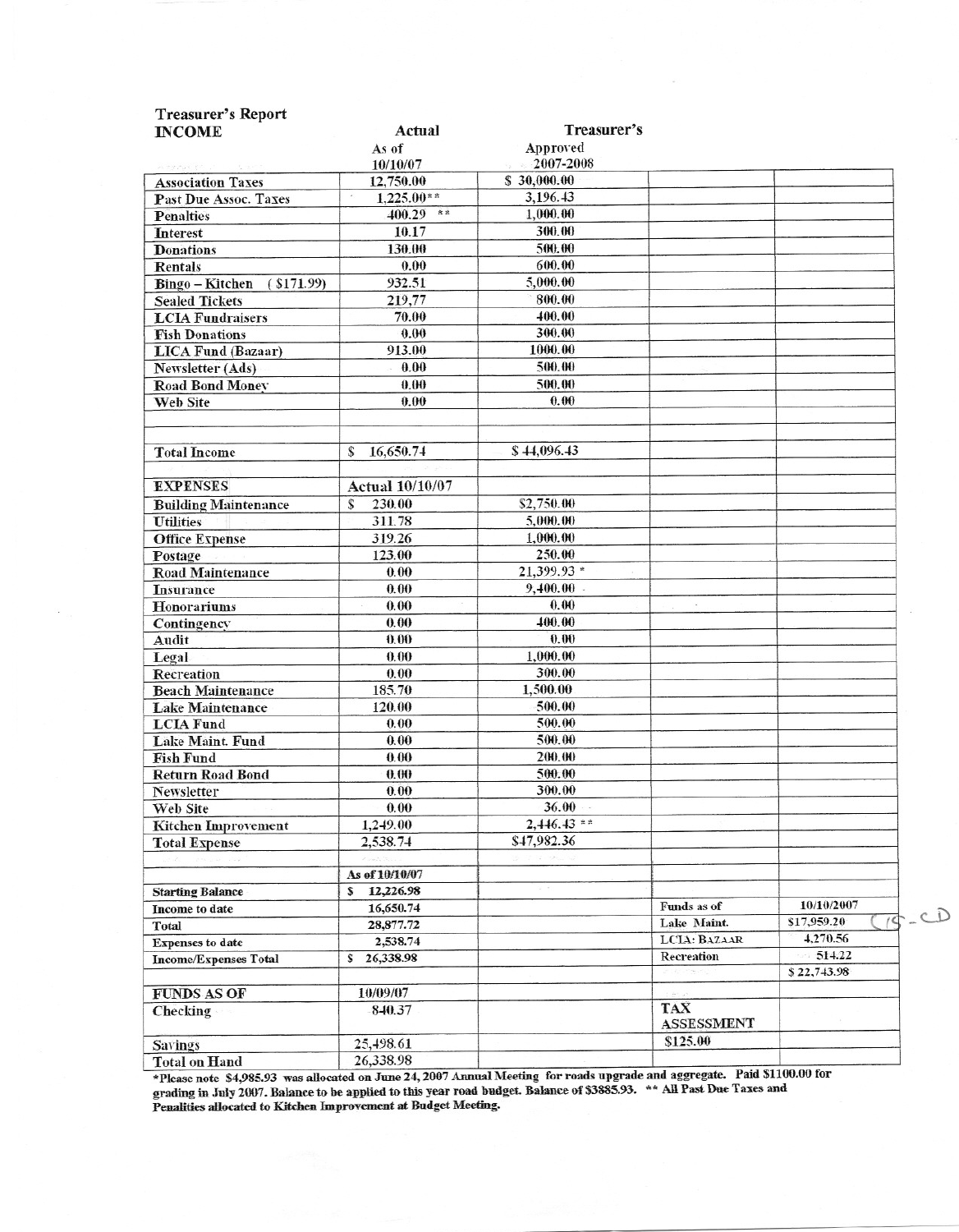# RECAP FROM SEPTEMBER 12, 2007 THRU OCTOBER 10, 2007<br>INCOME

| 9/15/2007           | <b>INTEREST ON CHECKING</b>                              | .30        |  |  |
|---------------------|----------------------------------------------------------|------------|--|--|
| 9/15/2007           | <b>INTEREST ON SAVINGS</b>                               | 4.90       |  |  |
| 9/16/2007           | <b>PAST DUE TAXES -</b><br><b>BICKFORD</b>               | 50.00      |  |  |
| 9/30/2007           | <b>SEPT BINGO DONATION</b>                               | 375.41     |  |  |
| 9/30/2007           | SEPT KITCHEN DONATION                                    | 123.55     |  |  |
| 9/30/2007           | <b>SEPT SEALED TICKETS</b><br><b>DONATION</b>            | 162.36     |  |  |
| 10/3/2007           | <b>PAST DUE TAXES - FROM</b><br><b>SHERIFF ZACKOWSKI</b> | 52.18      |  |  |
| 10/10/2007          | <b>TAXES</b>                                             | 11,000.00  |  |  |
| 10/10/2007          | <b>BAZAAR FUND (RAFFLE)</b>                              | 803.00     |  |  |
| 10/10/2007          | <b>DONATION</b>                                          | 130.00     |  |  |
| <b>TOTAL INCOME</b> |                                                          | \$12701.70 |  |  |

# **EXPENSES**

| 9/11/07               | <b>TOWN OF ASHFORD</b><br><b>RELEASE LIENS ON</b><br>KITTREDGE & RECHEL | \$20.00  |  |
|-----------------------|-------------------------------------------------------------------------|----------|--|
| 9/17/2007             | AT&T                                                                    | 38.01    |  |
| 9/17/2007             | <b>CL&amp;P</b>                                                         | 102.31   |  |
| <b>TOTAL EXPENSES</b> |                                                                         | \$160.14 |  |

 $\sim$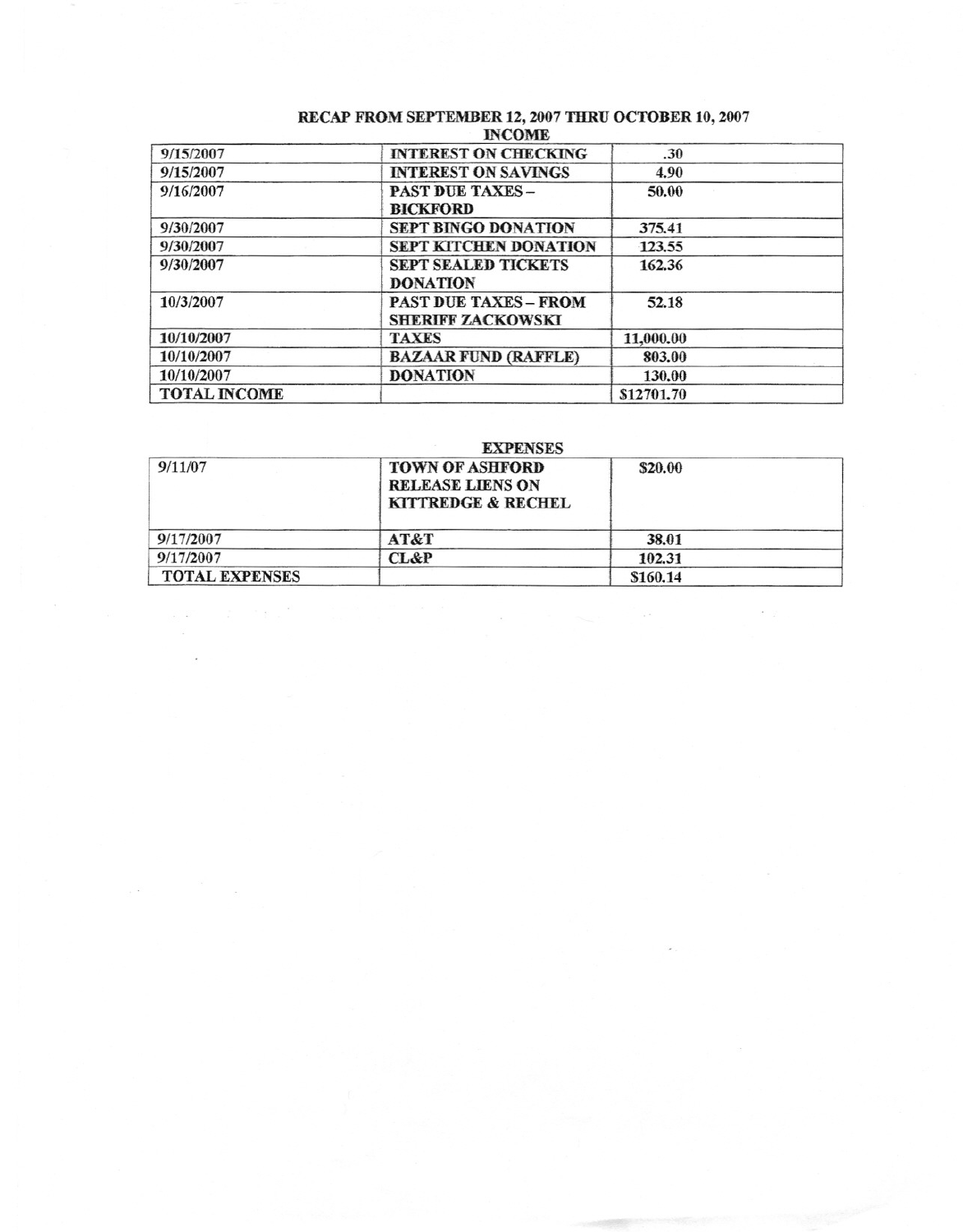# **Home-Based Business Ordinance Licensing Procedures & Forms**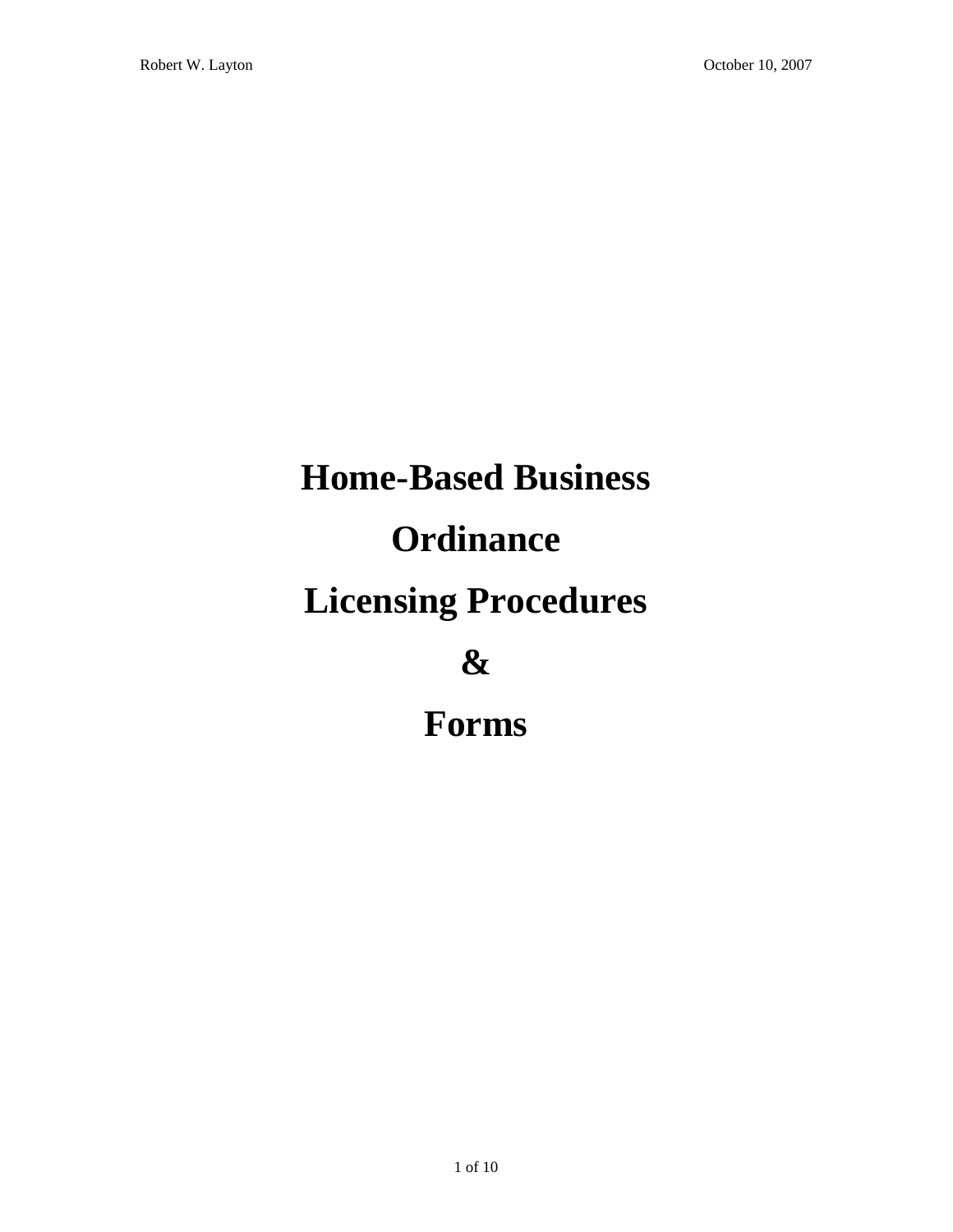# **Contents**

**Home-Based Business Ordinance** 

**Application and Approval Process** 

**Application and Approval Form** 

**Application Pending Notice** 

**Considerations** 

**Miscellaneous** 

### **Attachments (not part of the proposed ordinance - for Board use only)**

- 1. Authority to Enact this Ordinance
- 2. Article 1 of Restrictive Covenants
- 3. Commentary
- 4. Excerpts from Goodwwin and Paul letter to Laura Koropatkin *et al* dated July 6, 2007
- 5. Excerpts from Town of Ashford Zoning Regulations dated April 2006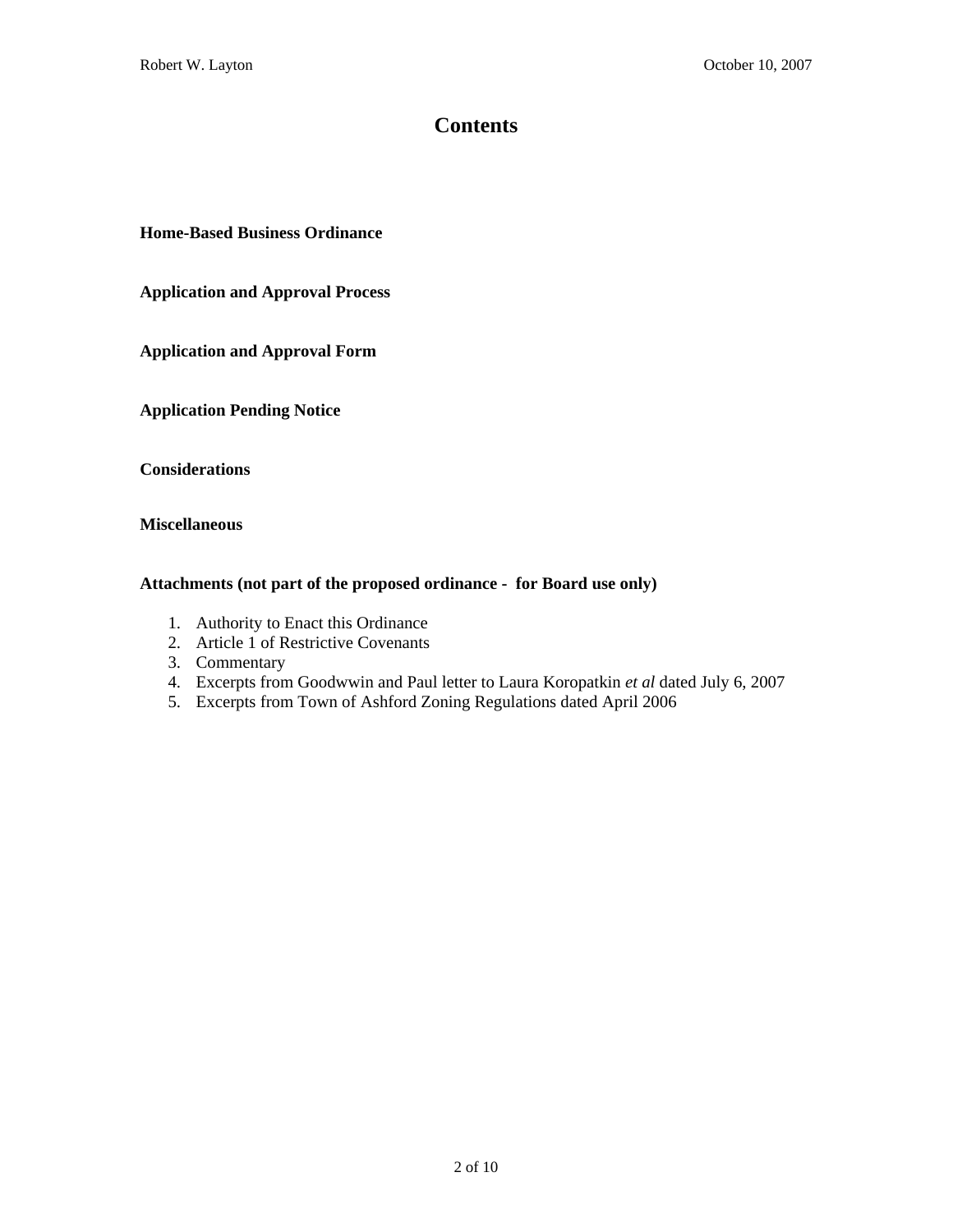# **Home-Based Business Ordinance**

Any business use of property located within the boundaries of the LCIA must:

- 1. Conform to the restrictive coventants that are part of the deed for the property on/in which the business will be located
- 2. Be licensed by the LCIA Board of Directors
- 3. Pay a non-refundable license application/license renewal fee of \$25.00
	- a. Licenses are valid for two (2) years from date of issue
	- b. Licenses may be revoked by the LCIA Board of Directors for just cause having given the business owner four weeks written prior notice of such revocation.
	- c. Licenses are issued to an individual for a specific location and are not transferrable to another individual or for another location.
- 4. Home-Based Business Licenses will be issued only to LCIA members.
- 5. Home-Based Business Licenses will be issued only for locations on which there is no tax, lien, penalty, interest or other liability payable to LCIA.
- 6. Home-Based Businesses in operation and licensed by the Town of Ashford prior to adoption date of this ordinance, are exempted from provisions 2, 3, and 4 of this ordinance (they are "grandfathered").
- 7. The penalty for operating a business without licensed issued under this ordinance shall be \$100 for each year or portion of a year during which the business was operated without LCIA license.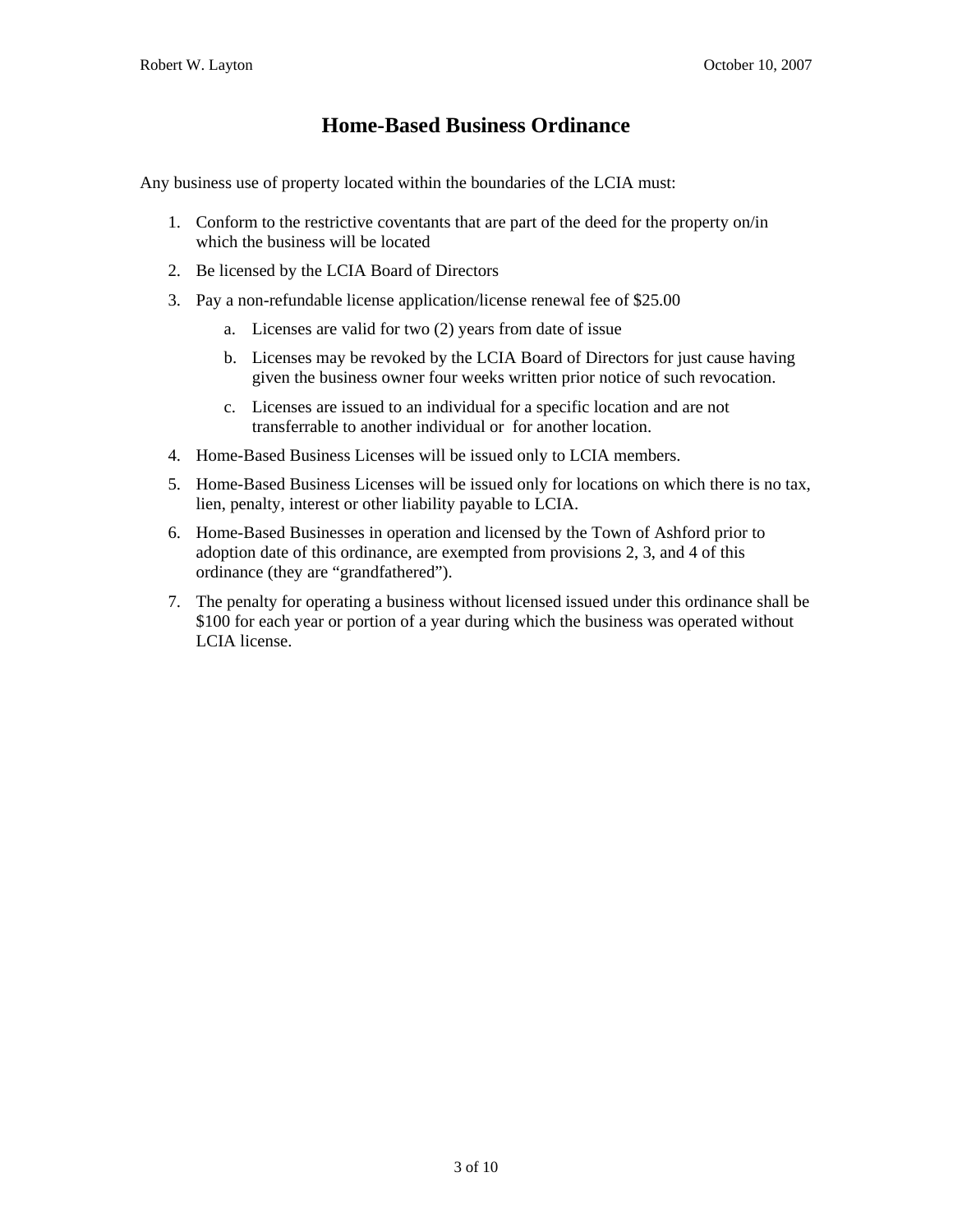# **Application and Approval Process**

- 1. Obtain a copy of the Ordinance from (a) the LCIA Secretary or (b) the Lake Chaffee website: http://www.LakeChaffee.org
- 2. Fill out the application and public notice form.
- 3. Submit both documents and the non-refundable application fee of \$25.00 to the LCIA Secretary prior to the beginning of the next scheduled monthly LCIA Board of Directors' meeting (dates of upcoming meetings are listed on the Lake Chaffee website) and be present at the meeting to answer any questions that might be raised by board members.
	- a. The LCIA Secretary will certify your public notice form and return it to you prior to the end of this meeting.
- 4. You will post the public notice form in a manner permitting it to be read from the street adjacent to the proposed business location.
	- a. The public notice form should remain in place until the next regularly scheduled directors' meeting but for no fewer than a total two weeks.
- 5. The LCIA Board of Directors will vote on the application at the next regularly scheduled director's meeting, but not less than four weeks after application submission.
	- a. The Board may request that your application be revised.
	- b. Return of your application, certified by the LCIA Secretary, will constitute license from LCIA Board for your proposed business and will serve as proof to Ashford town officials of LCIA approval.
	- c. This LCIA approval does not relieve you of the requirement to obtain necessary licenses and permits (e.g. Home Occupancy Permit, Federal Identification Number, etc.) from other governing bodies.
	- d. Failure of the LCIA Board to vote upon your application within 63 days of initial submission, will imply approval.
- 6. Your application and the board's disposition of your application are a matter of public record and will be reported in the minutes published for the associated meeting(s).
- 7. LCIA Home Business Licenses can be revoked with four (4) weeks prior notice by the LCIA Board for one or more of the following reasons:
	- a. The use has clearly altered the residential character of the premises and neighborhood through the generation of traffic substantially in excess of that normally generated by a residential dwelling;
	- b. Changes in the lot or occupied building(s) have been made, altering the residential character of the premises or the neighborhood;
	- c. The nature of the occupation has changed from what was originally permitted,
	- d. Taxes, penalties, interest and/or LCIA-imposed liens remain unpaid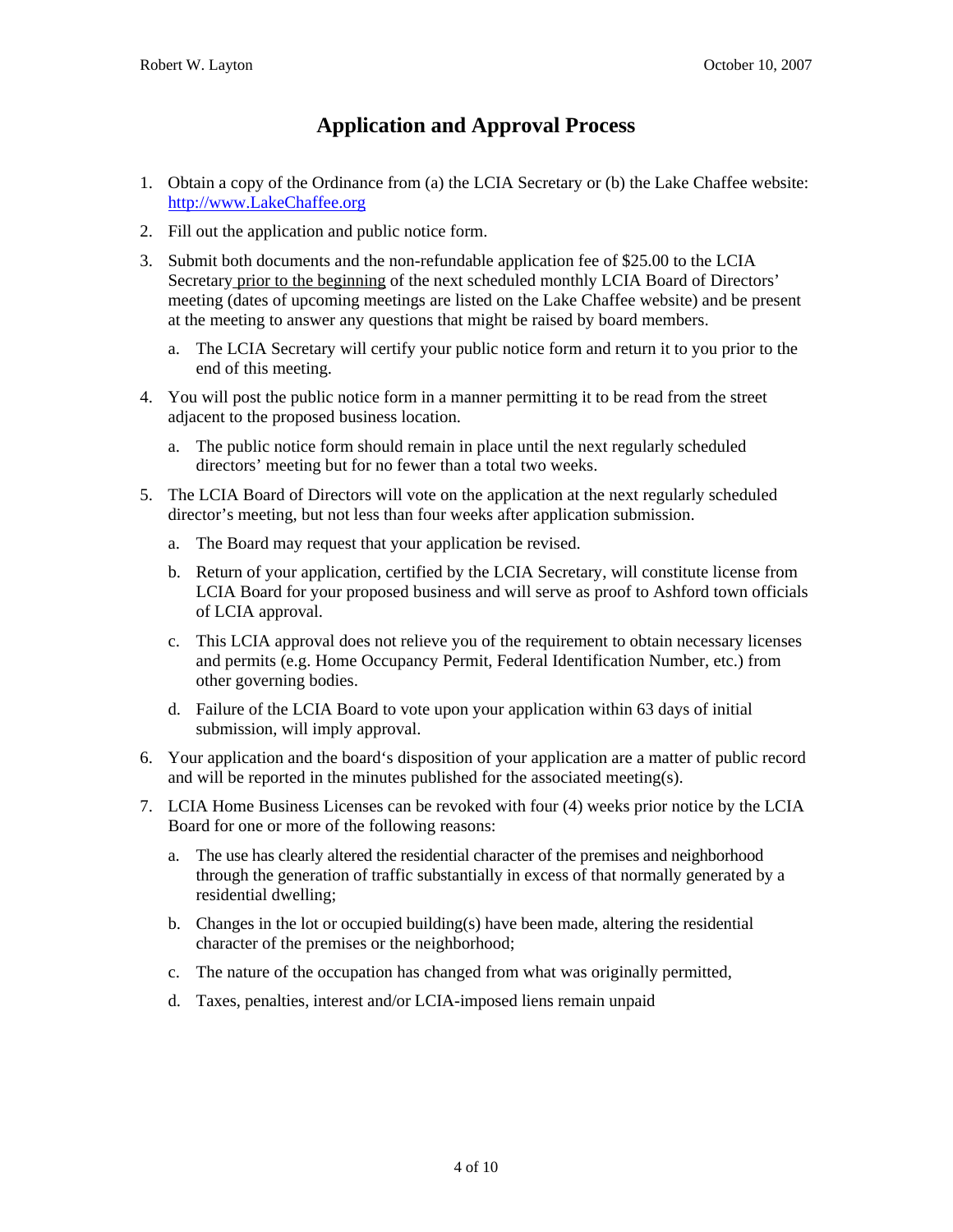# **Application and Approval Form**

**Application Pending Notice**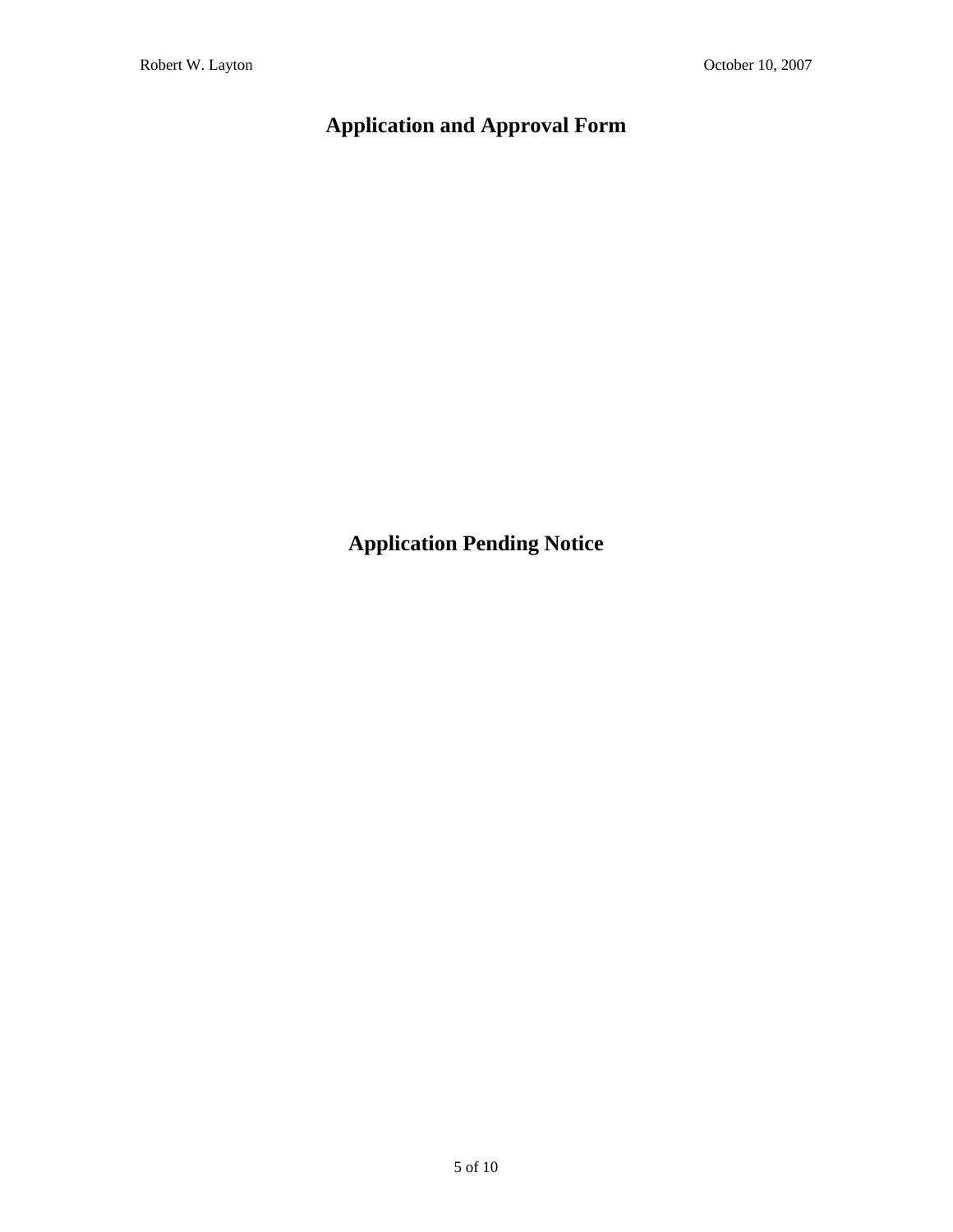# **Considerations**

The LCIA Board of Directors shall evaluate each such license application on its own merits based upon but not restricted to the following considerations:

- 1. Will the proposed business be in conflict with restrictive covenant provisions against "…manufacturing, agricultural or commercial business of any kind…"?
- 2. Does the proposed business, as a minimum, conform to Section 2.10.03(D) of the Ashford Zoning Regulations plus the following restrictions:
	- i. Business cannot employ any non-household member at the Lake Chaffee location.
	- ii. No physical sign or marker denoting the business shall be visible from the street
- 3. To what degree will the businesses presence be obvious to those familiar with the neighborhood (i.e. LCIA members) as well as the casual observer (i.e. how will it impact the current residential characteristics of the Lake Chaffee neighborhood?).
- 4. Impact of the proposed business upon vehicular traffic.
- 5. Impact of the proposed business upon air, water, noise, light, visual or other pollution.
- 6. Impact of the proposed business upon trespassing on LCIA property roads, beaches, boat launches, rights-of-way, the lake itself as well as upon the private property of its members.
- 7. Other than above, degree to which activity resulting from the presence of the proposed business could pose a nuisance.
- 8. Objections by (a) adjoining property owners and (b) other LCIA members to the presence of the business
- 9. Applications for proposed business will only be entertained when all outstanding LCIA taxes, penalties, interest and lien fees owed by the petitioning member have been paid in full. Taxes shall stay current for license to remain valid.

# **Miscellaneous**

- 1. Hard copies of this ordinance, including the application and public notice forms, will be available from the LCIA Secretary
- 2. Digital copies of this ordinance, including the application and public notice forms, will be published on the Lake Chaffee website as a PDF document.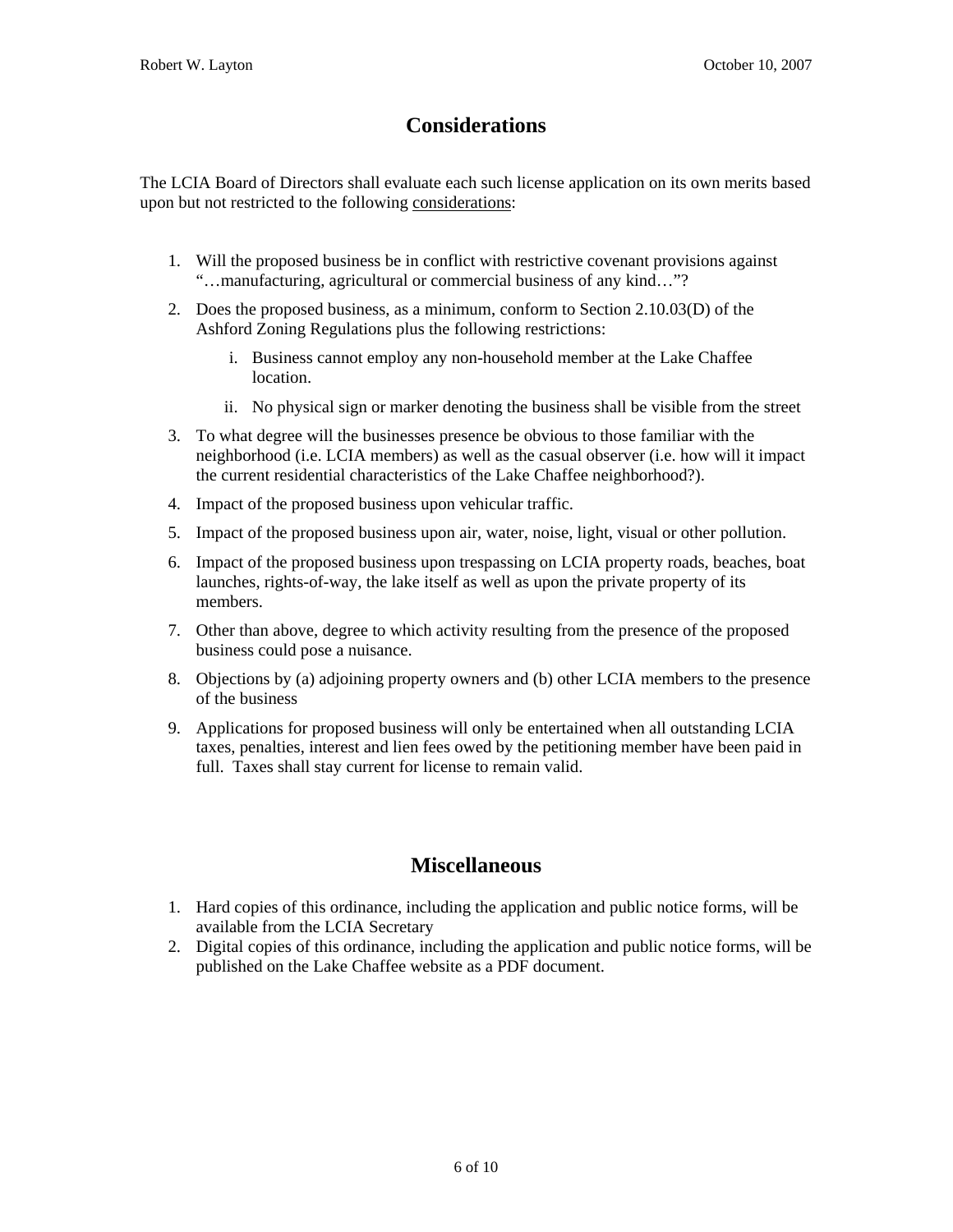# **Authority**

"…The executive board may enact by-laws and ordinances … Any by-law or regulation adopted by the executive board may also be amended, modified or rescinded by a majority vote of the members of the association present..."<sup>1</sup>

# **Article 1 of Restrictive Covenants**

# "Said premises shall not be used for any commercial, agricultural or manufacturing business of any kind."<sup>2</sup>

# **Commentary**

Deeds within the Lake Chaffee community are subject to a set of ten (10) restrictive covenants, the first of which prohibits use of the property for commercial, agricultural or manufacturing business of any kind – this is not the same as saying "businesses of any kind".

It is the responsibility of the LCIA Board of Directors (referred to as the Board) to "…make reasonable assumptions in interpreting the restriction and to what circumstance it applies..."<sup>3</sup> In other words, determine those businesses which are not "commercial, agricultural or mannufacturing" in nature.

The Board interprets the **intent<sup>4</sup>** of the restriction as a compact with those who purchased property at Lake Chaffee to retain the rural-residential characteristics prevalent at the time the Lake Chaffee community was formed.

To that end, this ordinance defines "…commercial, agricultural or manufacturing business of any kind..." as any enterprise which alters or has the potential to alter the rural-residential character of any part of the Lake Chaffee community.

This ordinance defines the process by which a business can obtain Board approval as an activity that is not prohibited by the deeded restrictive covenants.

 $\overline{a}$ <sup>1</sup> Section 6, "Special Act No. 86 – An Act Incorporating the Lake Chaffee Improvement Association, Incorporated"<br><sup>2</sup> Dead for Lat 25, deaded to Helen K. Chaeliers on April 20, 1949 as recepted at Achford Teurs Hell, Volu

 $^2$  Deed for Lot 35, deeded to Helen K. Checkers on April 30, 1949 as recorded at Ashford Town Hall, Volume 43 Page 523. All other Lake Chaffee subdivision deeds in Volumes  $43$  and  $44$  contain the same restrictive covenant.

<sup>&</sup>lt;sup>3</sup> Goodwwin and Paul letter to Laura Koropatkin *et al* dated July 6, 2007; page 3 paragraph 1

<sup>&</sup>lt;sup>4</sup> "Restrictive covenants are to be read as a whole to give effect to the ascertainable intent of the drafter, and strictly construed against grantors and the parties seeking to enforce the covenants. All doubts are to be resolved in favor of the free use of property. Courts should not infer restrictions that are not expressly provided for in the controlling documents." http://swagman.typepad.com/poa\_governance/2006/02/michigan\_case\_l.html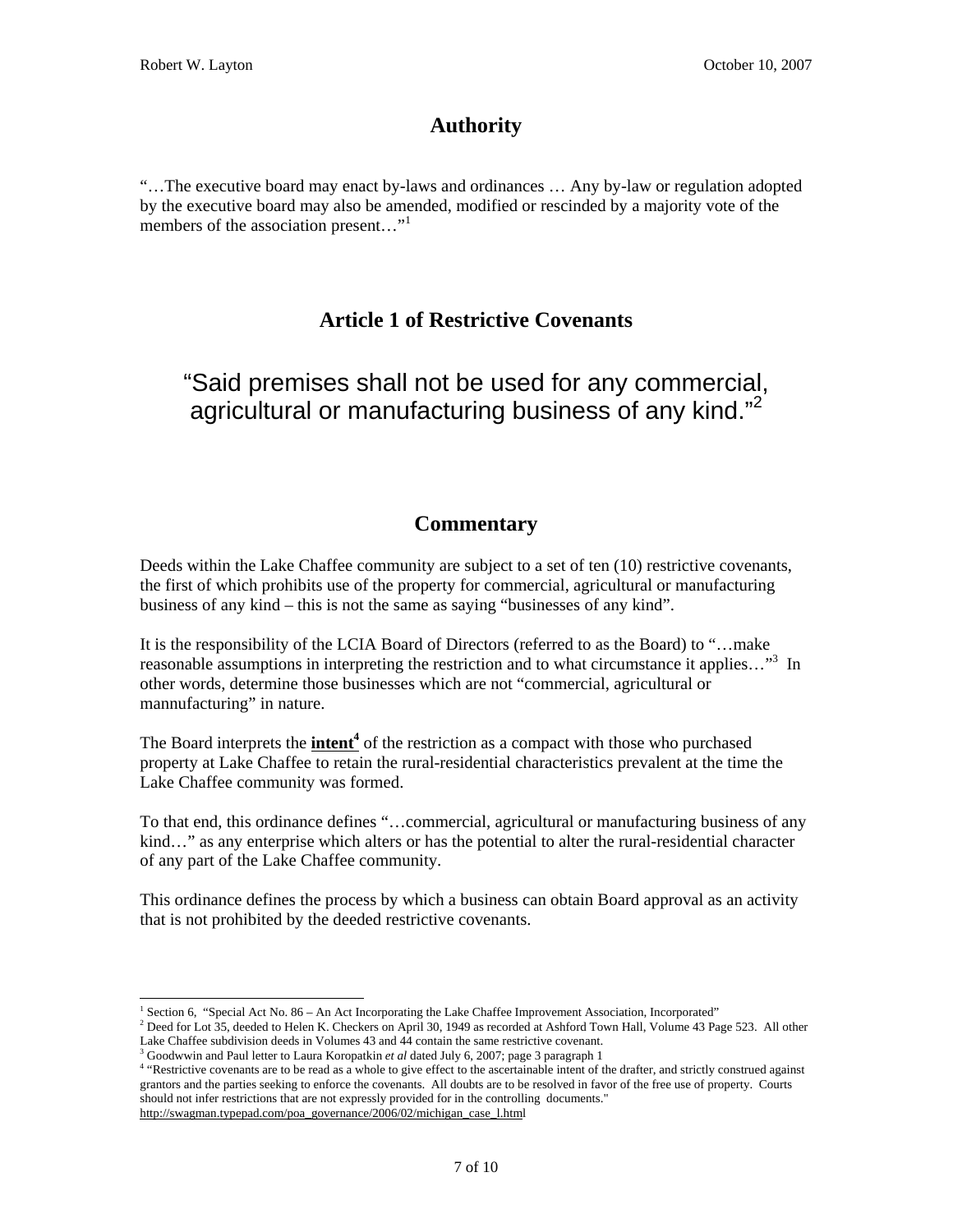# **Excerpts from Goodwwin and Paul letter to Laura Koropatkin** *et al* **dated July 6, 2007**

(key phrases relevant to this proposed ordinance, underscored below, are not underscored on the original correspondence)

### **Beginning with the 7th paragraph of the 2nd page and extending thru the 5th paragraph of the 3rd page:**

- 1. The Board has the authority to enforce all of the deed restrictions as written in the individual deeds.
- 2. The Board does not have the authority to selectively enforce those restrictions or modify them by vote, variance or ordinance.
- 3. The restrictions may not be modified or rescinded by vote of the membership.

The remaining question is how the Board may interpret the restriction pertaining to commercial use of property. The cases tell us that the meaning of restrictive covenants must be determined by reviewing all its relevant provisions and reading it in light of the surrounding circumstances. It is an attempt to determine the intent of the parties by considering the language and circumstances existing at the time of writing Wood v Amer. 54 Conn. App. 601 (1999).

The Board must not selectively enforce the restrictions, but it may make reasonable assumptions in interpreting the restriction and to what circumstance it applies in determining which purported violation of the restrictions it will seek to enforce. For example, there may be a difference between a home office on the premises which supports a business which is conducted primarily offsite and a business which is conducted solely onsite.

The Board has the authority under the Special Act to enforce the restrictions. Likewise, any member of the Association has the right to bring an enforcement action to the Court to enforce the restrictions as well. The Board's interpretation of the restriction may ultimately be reviewed by the Court. Indeed the cases I have cited were all brought by one landowner against another.

Section 7 however, only provides recourse to the Court for enforcement. It is allowable for the Board to enact an ordinance which provides for other means of enforcement, such as a fine as you have done for many other situations, but there is presently no such ordinance in place addressing the violation of the commercial use restriction.

Lastly, in enforcing the restrictions, the Board should also be cognizant of the principal of laches and the applicable statute of limitations. Laches means an inexcusable delay which prejudices the one against whom enforcement is sought. Farms & Mechanics Savings Bank v. Sullivan, 216 Conn. 341 (1990). Was enforcement of the restrictions delayed so long that the property owner has somehow been prejudiced and suffered damages as a result of the delay? This is a question of fact for the Court.

Connecticut General Statutes Section 52-575a however, provides that an action to enforce a private restriction must be commenced within three years of the time the person seeking the enforcement had actual or constructive knowledge of the violation. This time limitation provides specific directions.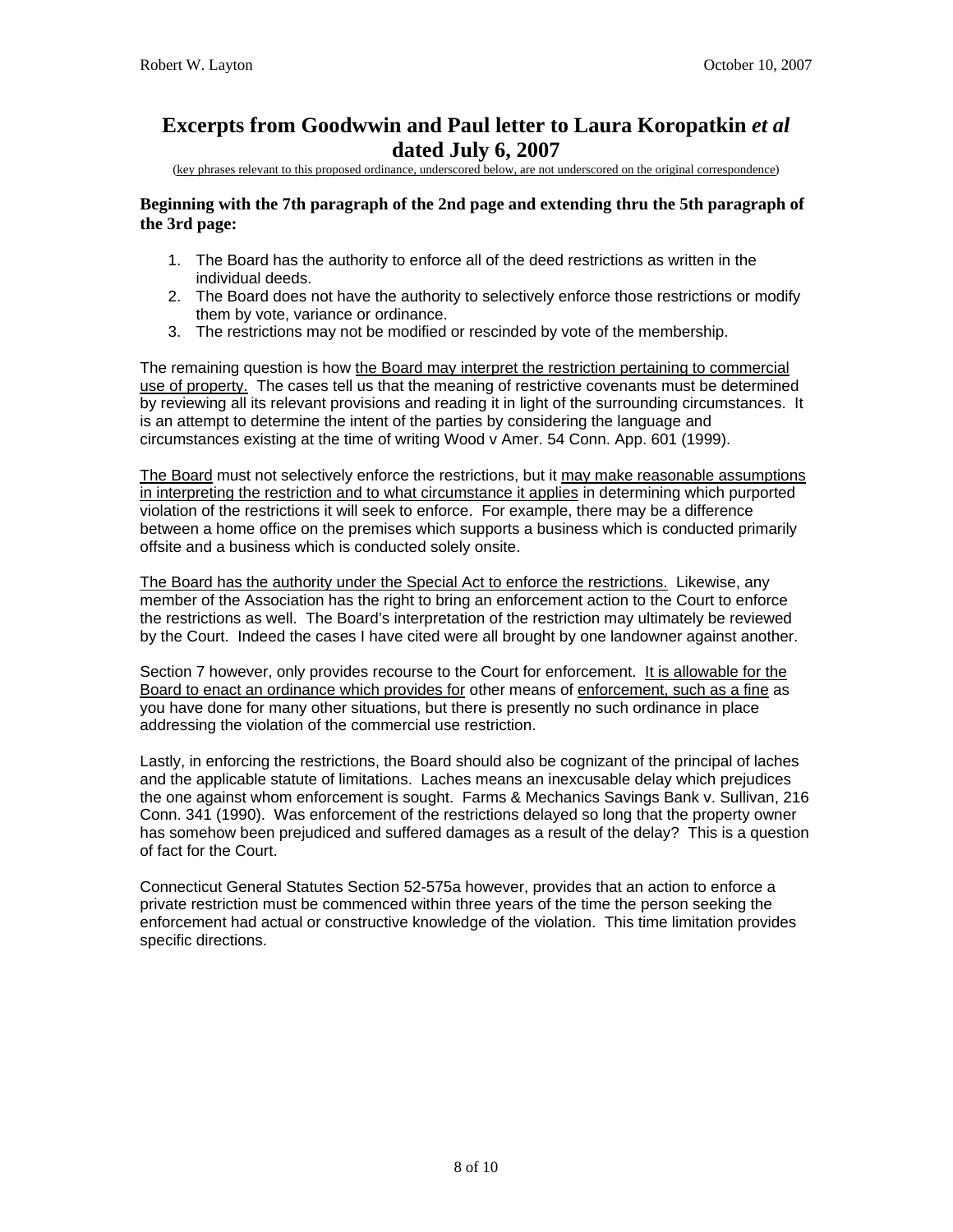# **Excerpts from Town of Ashford Zoning Regulations dated April 2006**

(key phrases relevant to this proposed ordinance, underscored below, are not underscored on the original document)

# **Beginning with Page 26 Section 2.10.03(D) and extending thru Page 27 Section 2.10.03(D)2:**

# **2.10.3(D)Home Occupations**

Home Occupations of limited impact to the neighborhood, shall be allowed following Site Plan Approval by the Zoning Enforcement Officer. These occupations shall be limited to:

- 1. The sale of farm or garden products;
- 2. The manufacture and sale of homemaking products;
- 3. The creation and sale of Arts and Crafts made on the premises;
- 4. Arts and letters;
- 5. Professional services such as an engineer, surveyor, forester, accountant, lawyer, music teacher and others who tend to interact with the public off site;
- 6. Business services such as a real estate agent or broker, insurance agent, photographer, and others who have limited dealings with the public on site;
- 7. Workshop and office activities clearly accessory to skilled trades such as plumber, carpenter, electrician, painter, appliance and small equipment repair etc. provided such activity does not become a separate manufacturing operation i.e. a carpenter may make cabinets for his own remodeling jobs, however, he cannot make cabinets to sell to others;
- 8. Beauty parlor or barber shop, provided the occupation meets all requirements of the local health authority, and;
- 9. Day care or preschools licensed by the state for no more than twelve (12) children.
- 10. Dog grooming; Also see 2.10.03A.

The Site Plan must include a detailed floor plan of the building(s) showing the areas within these buildings to be used by the home occupation and a detailed plan of the property showing how the home occupation will affect the exterior of the home (storage, parking etc.). The Site Plan must also list all equipment to be used in the occupation, state the number of people who will be employed on the premises and demonstrate that the home occupation meets all of the following requirements:

- 1. The use is clearly secondary to the residential or agricultural use of the property.
- 2. No traffic shall be generated by such home occupation in greater volume than would be. normally expected in a residential neighborhood, and any need for parking generated by the conduct of the home occupation shall be provided off the street and not in the required yards of the lot.
- 3. There shall be no change in the residential character of the site or the neighborhood and there shall be no visible activity of the operation.
- 4. Any existing accessory buildings used for a home occupation shall observe all setback requirements of the district. Any new accessory building to be used by the home occupation shall not exceed 50 percent of the floor area of the principle residence building.
- 5. There shall be no external storage of equipment other than equipment normally observed in residential neighborhoods (i.e. play ground equipment, small lawn & garden tractors or passenger vehicles and trucks that can be registered with Combination plates). All such equipment shall be located so as to comply with all primary and secondary setback requirements.
- 6. No noise, odor, vibrations, glare, fumes, electrical interference or unsightly conditions shall be noticeable on the lot.
- 7. No more than two non-residents shall be employed on the premises.
- 8. There shall be no change in the outside appearance of the residence or accessory building or visible sign of operation of the home occupation except for a nameplate not to exceed three (3) square feet in area.